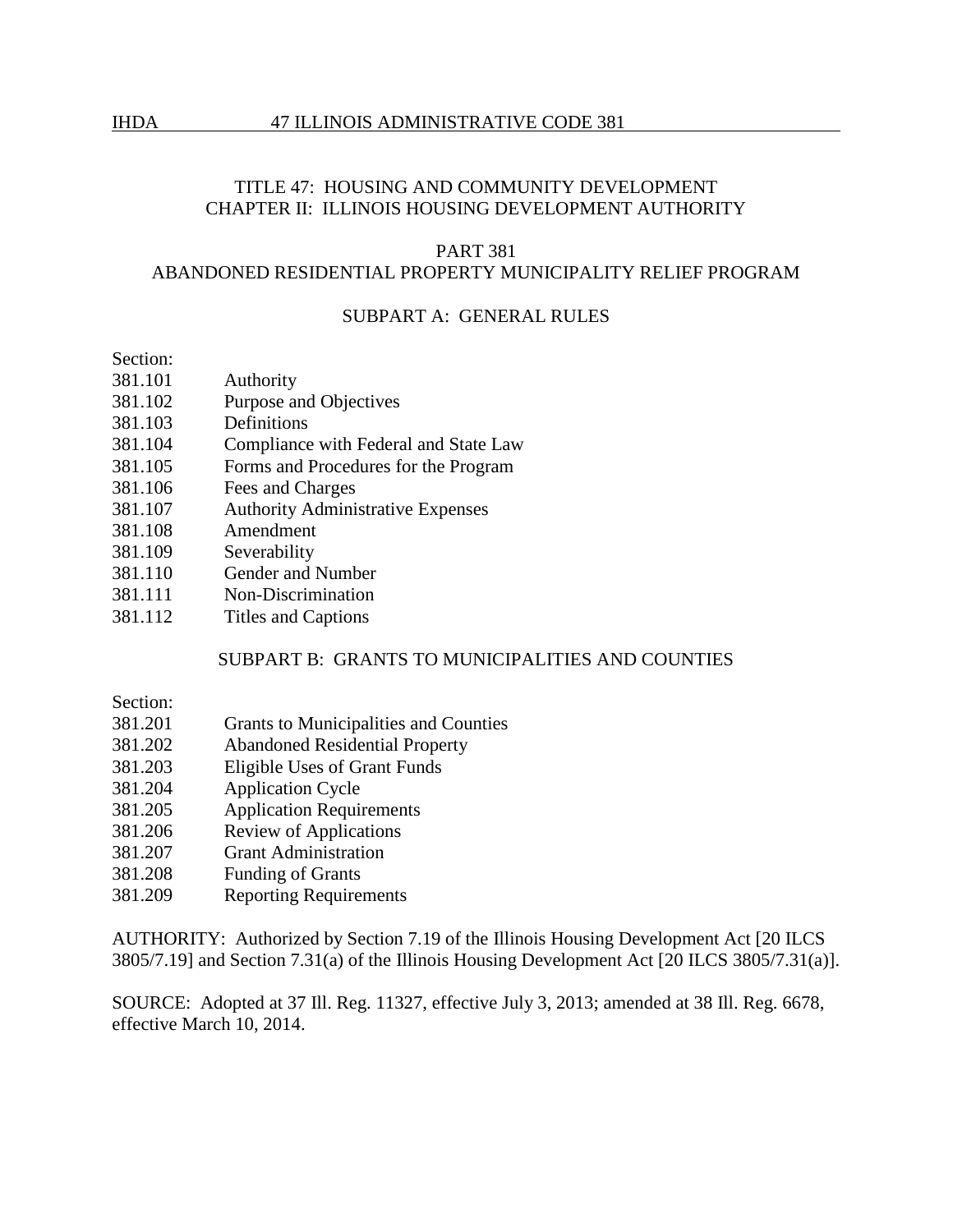### SUBPART A: GENERAL RULES

### **Section 381.101 Authority**

The Illinois Housing Development Authority is the designated administrator for the Abandoned Residential Property Municipality Relief Program in Illinois, which was established by Section 7.31 of the Illinois Housing Development Act [20 ILCS 3805/7.31].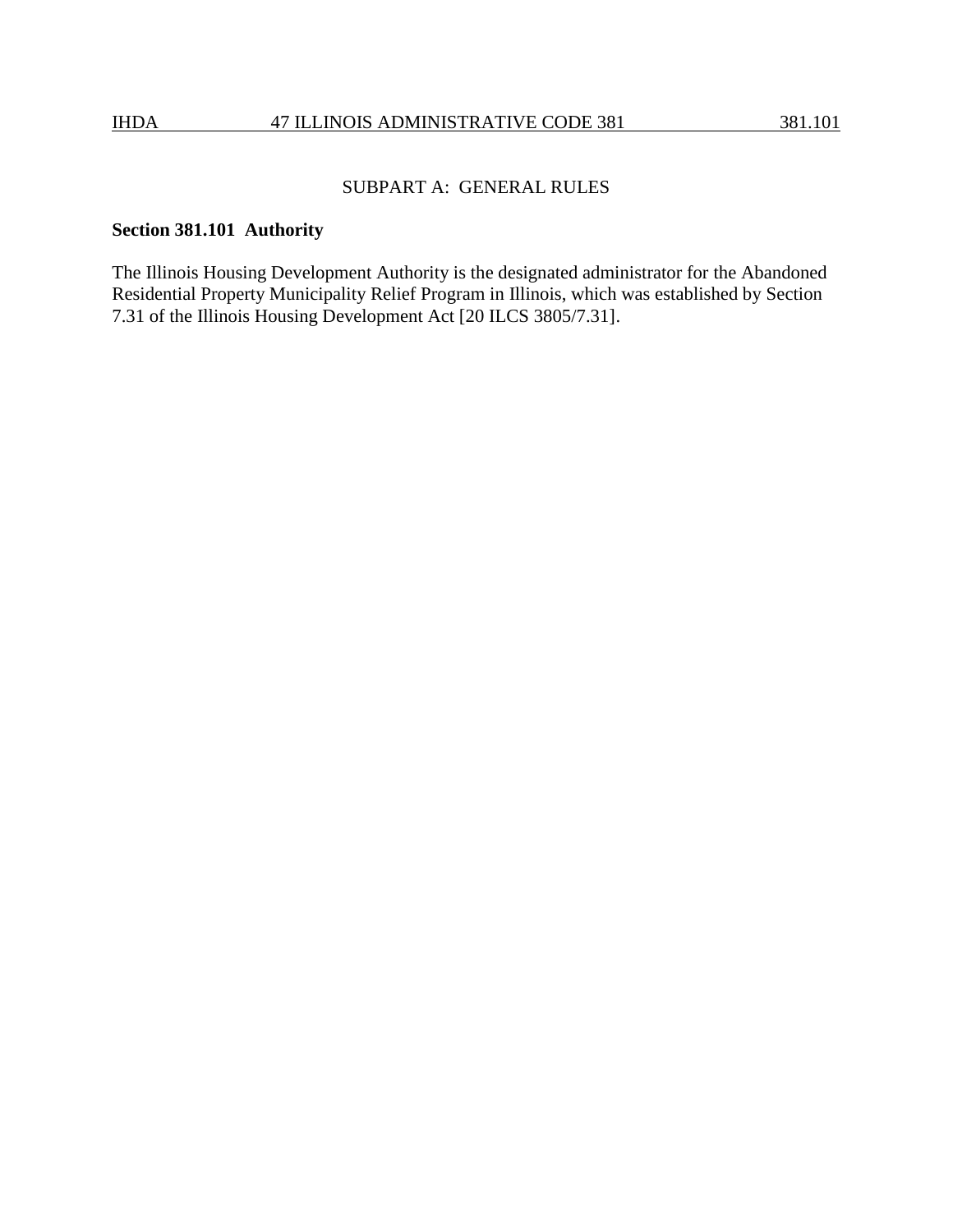# **Section 381.102 Purpose and Objectives**

The purpose of the Program is to use moneys appropriated from the Abandoned Residential Property Municipality Relief Fund, and any other funds appropriated for this purpose, to make grants to municipalities and counties to assist with costs incurred by the municipality or county for the securing and maintenance of Abandoned Residential Property as defined in Section 381.202. Under the Program, the Authority will make grants to the municipalities and counties for Eligible Uses as set forth in Section 381.203.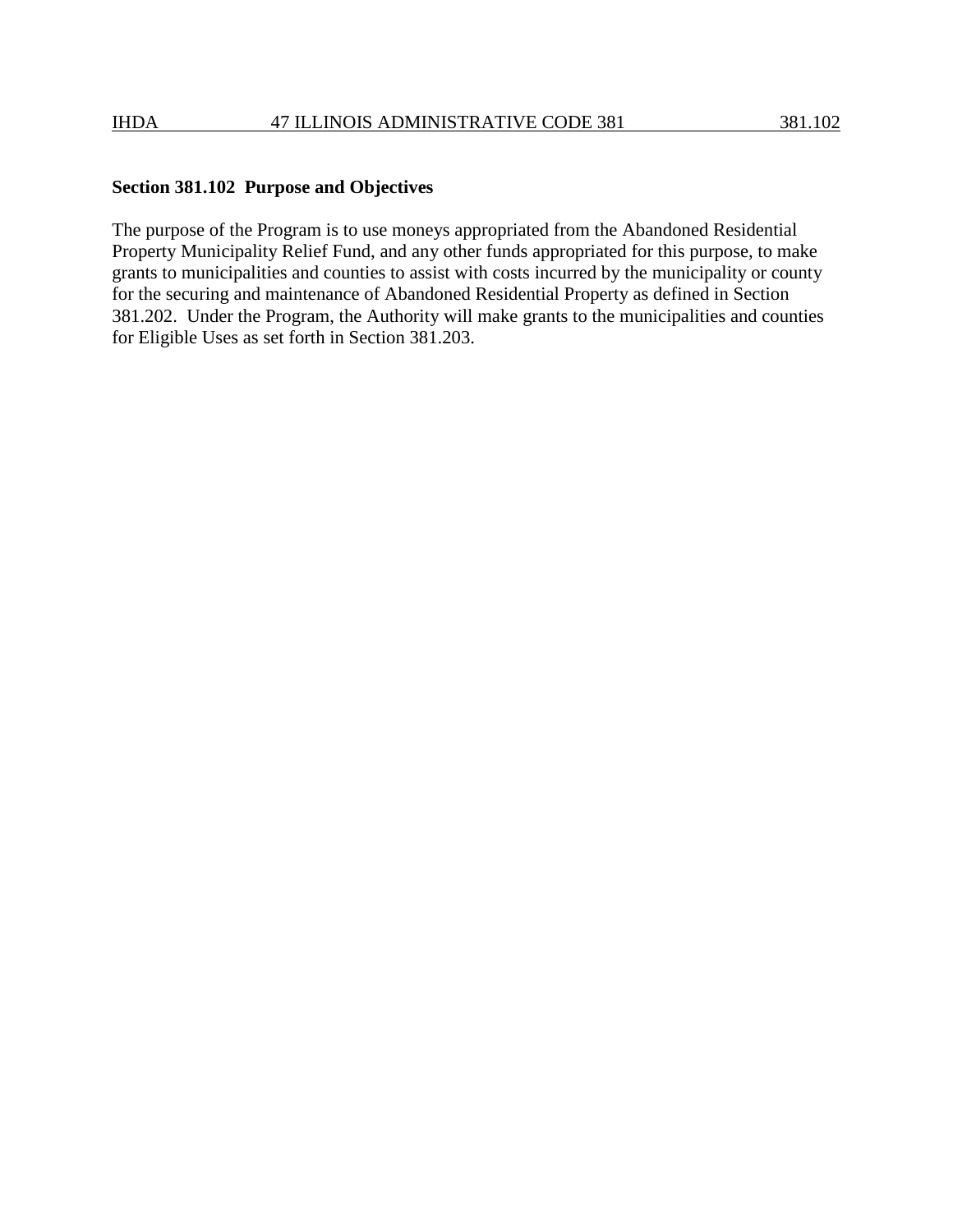#### **Section 381.103 Definitions**

The following definitions apply to terms used in this Part:

"Abandoned Residential Property": Shall have the meaning set forth in Section 381.202

"Act": The Illinois Housing Development Act [20 ILCS 3805].

"Applicant": A municipality or county making an Application for a Grant.

"Application": An application to the Authority on the Authority's form for a Grant completed by a prospective Applicant.

"Appropriation": The annual appropriation of funds, from the Abandoned Residential Property Municipality Relief Fund to the Illinois Department of Revenue for the Authority, by the Illinois General Assembly for the Program and any other funds appropriated for this purpose.

"Attorney General": The Attorney General of the State of Illinois.

"Auditor General": The Auditor General of the State of Illinois.

"Authority": The Illinois Housing Development Authority.

"City": The City of Chicago.

"Collar Counties": The counties of DuPage, Kane, Lake, McHenry and Will in Illinois.

"Commitment": A contract executed by the Authority and the Applicant under which the Authority agrees to make a Grant to the Applicant. Each Commitment shall contain a provision to the effect that the Authority shall not be obligated to provide funds under the Commitment if the Authority has not received sufficient funds from an Appropriation.

"Eligible Uses": Shall have the meaning set forth in Section 381.203.

"Fund": The Abandoned Residential Property Municipality Relief Fund created in the State treasury for the collection of certain fees as set forth in Section 15- 1504.1 of the Illinois Code of Civil Procedure [735 ILCS 5/15-1504.1] paid by a plaintiff at the time of a filing of a foreclosure complaint in connection with residential real estate.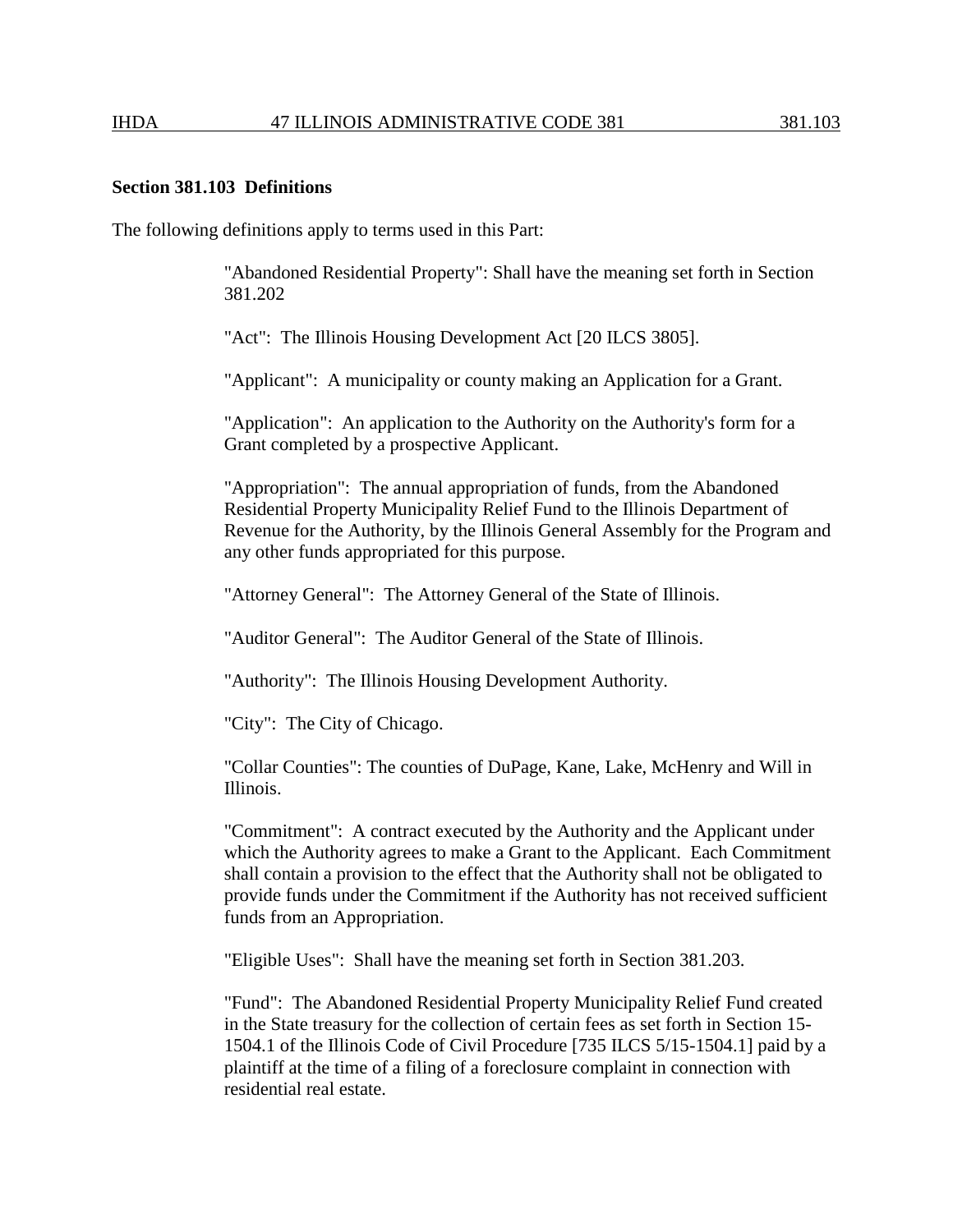"Grant": The portion of the Appropriation granted by the Authority to an Applicant for Eligible Uses under the Program.

"Pests": Undesirable arthropods (including certain insects, spiders, mites, ticks and related organisms), wood infesting organisms, rats, mice and other obnoxious undesirable animals, but does not include a feral cat, a "companion animal" as that term is defined in the Humane Care for Animals Act [510 ILCS 70], "animals" as that term is defined in the Illinois Diseased Animals Act [510 ILCS 50], or animals protected by the Wildlife Code [520 ILCS 5].

"Program": The Abandoned Residential Property Municipality Relief Program authorized by Section 7.31 of the Act.

"Rehabilitation": The rehabilitation of an Abandoned Residential Property that is strictly limited in scope to address exterior building safety concerns such as repairing of the roof, windows, doors, masonry or walkway of an Abandoned Residential Property.

"State": The State of Illinois.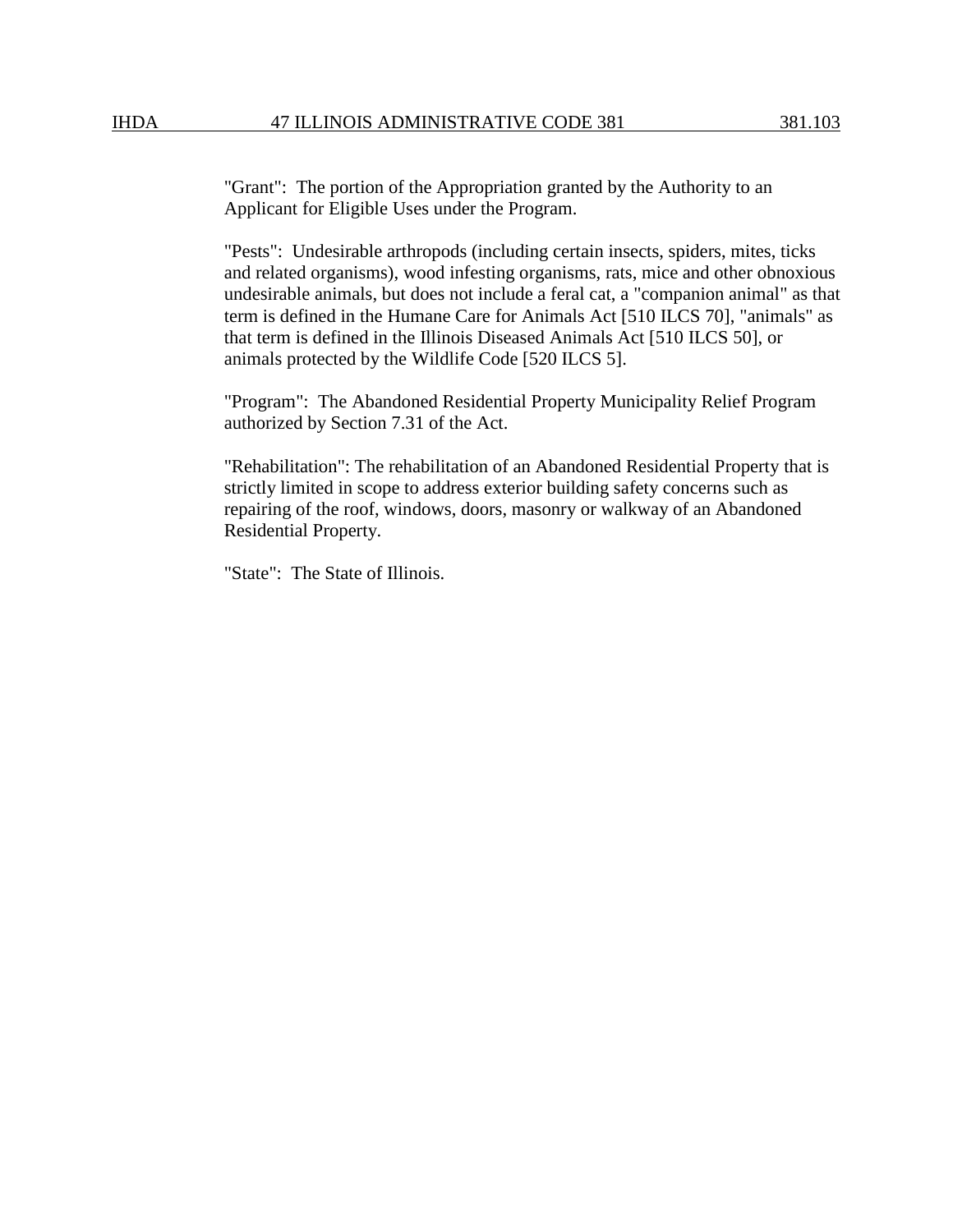# **Section 381.104 Compliance with Federal and State Law**

Notwithstanding anything in this Part to the contrary, this Part shall be construed in conformity and compliance with applicable federal and State law.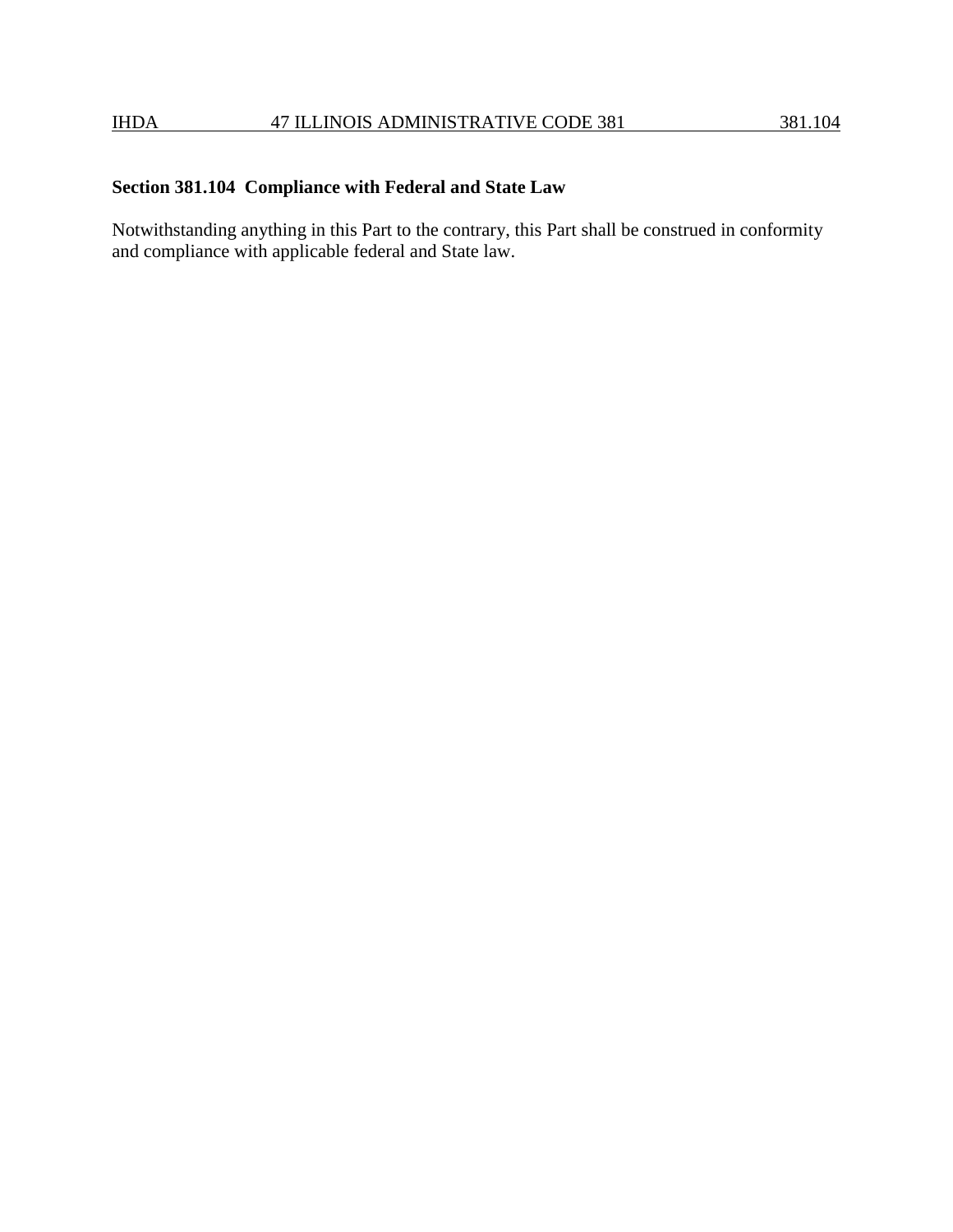# **Section 381.105 Forms and Procedures for the Program**

The Authority may prepare, use, prescribe, supplement and amend forms, agreements and other documents and procedures as may be necessary to implement the Program.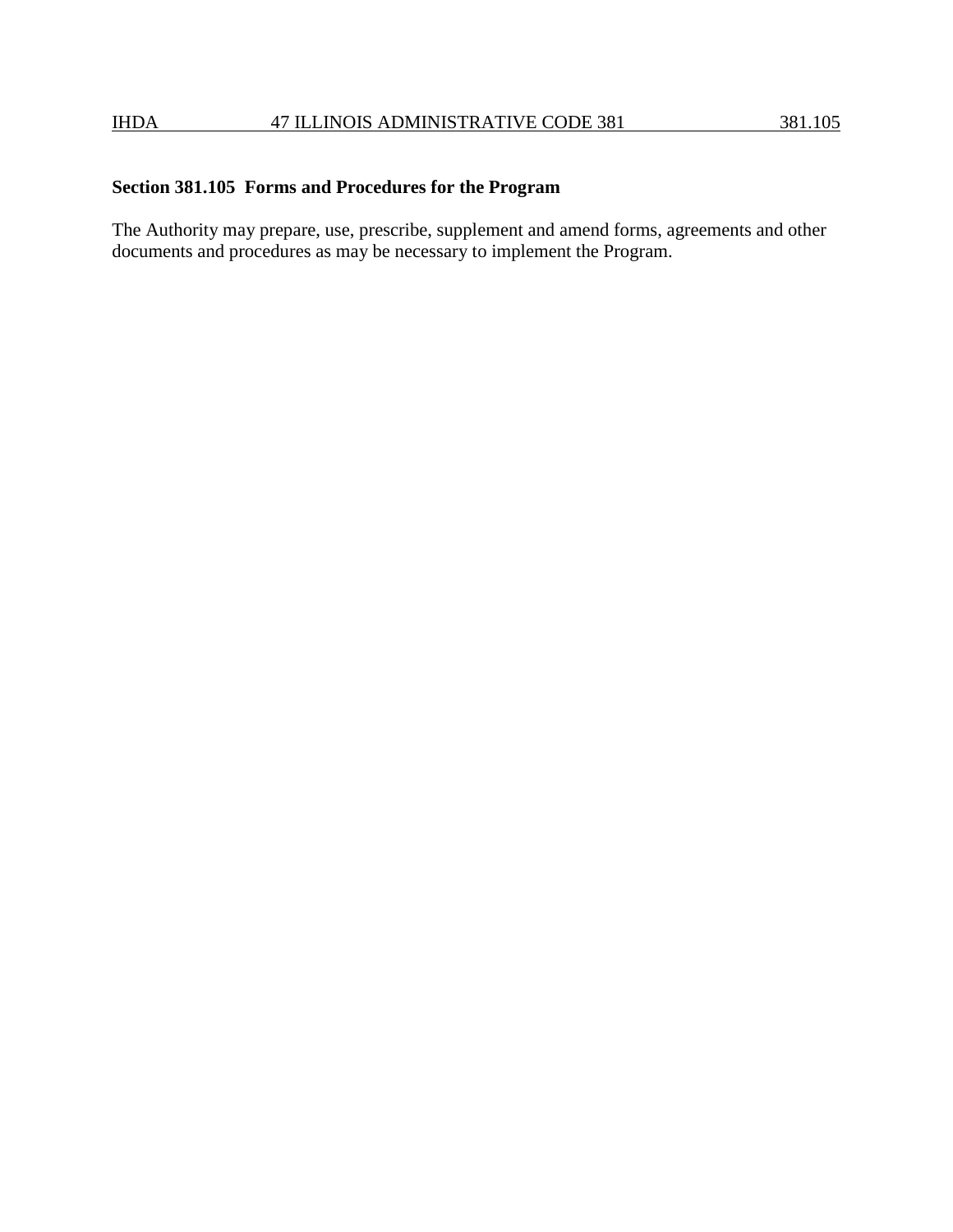# **Section 381.106 Fees and Charges**

The Authority may not charge an application fee for the Program.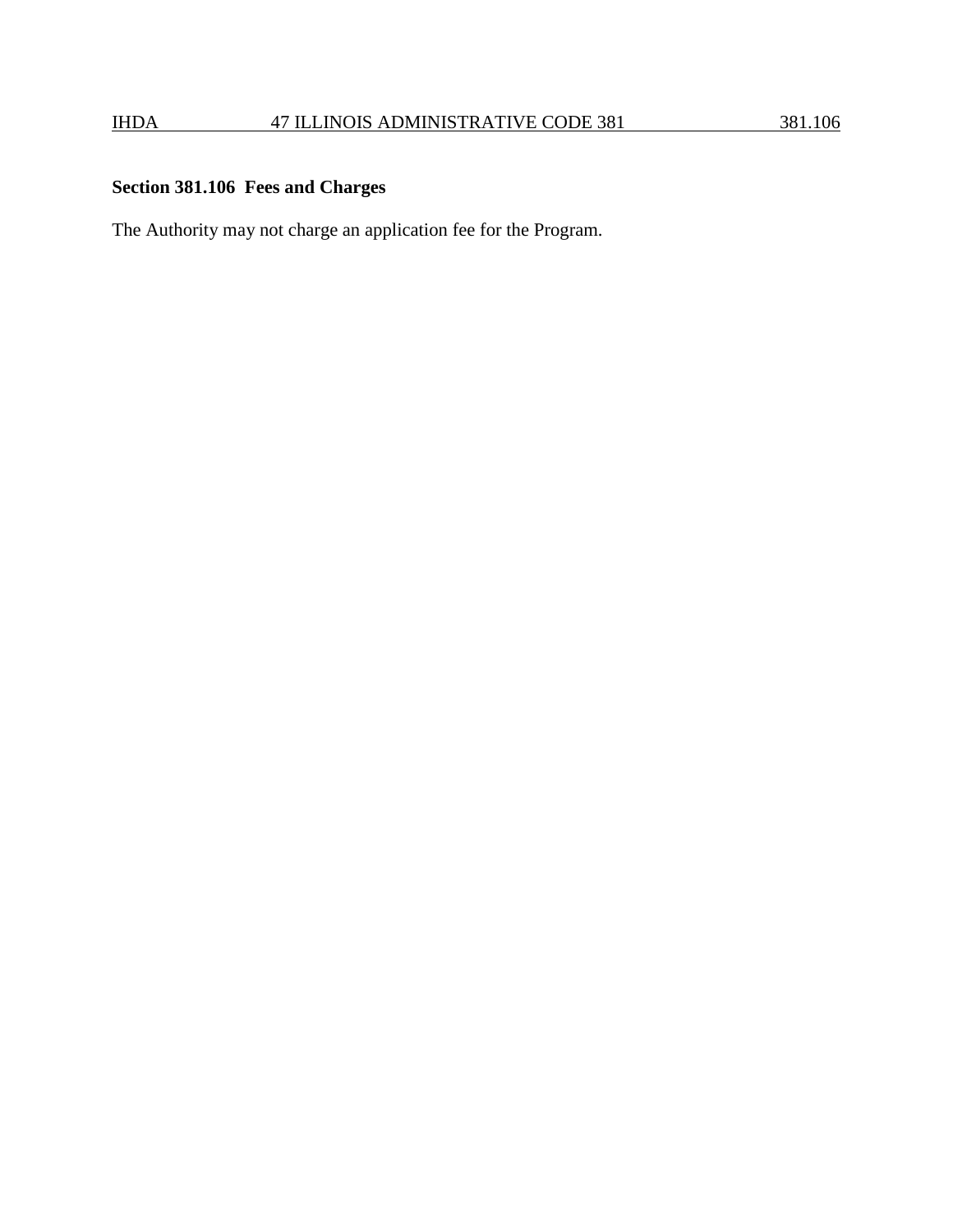### **Section 381.107 Authority Administrative Expenses**

Subject to approval of the Department of Revenue, the Authority shall be entitled to deduct from each Appropriation, subject to the annual receipt of funds, prior to making any Grants, an amount not to exceed 4% of each Appropriation for expenses associated with the administration of the Program, including, without limitation, expenses for staff salaries and benefits for time spent on design and administration of the Program; expenses incurred in performing outreach activities and providing technical assistance to the Applicants; the use of the Authority's equipment for Program purposes; the cost of office space and utilities incurred in connection with the Program; and any other expenses incurred in the administration of the Program. The Authority shall maintain a detailed accounting of its administrative expenses, using the generally accepted accounting principles (GAAP) of the Financial Standards Board of the American Institute of Certified Public Accountants as contained in the publication entitled AICPA Professional Standards, 1211 Avenue of the Americas, New York NY 10036-8775 (June 2012, no later editions are incorporated). These records shall be available to the public for review.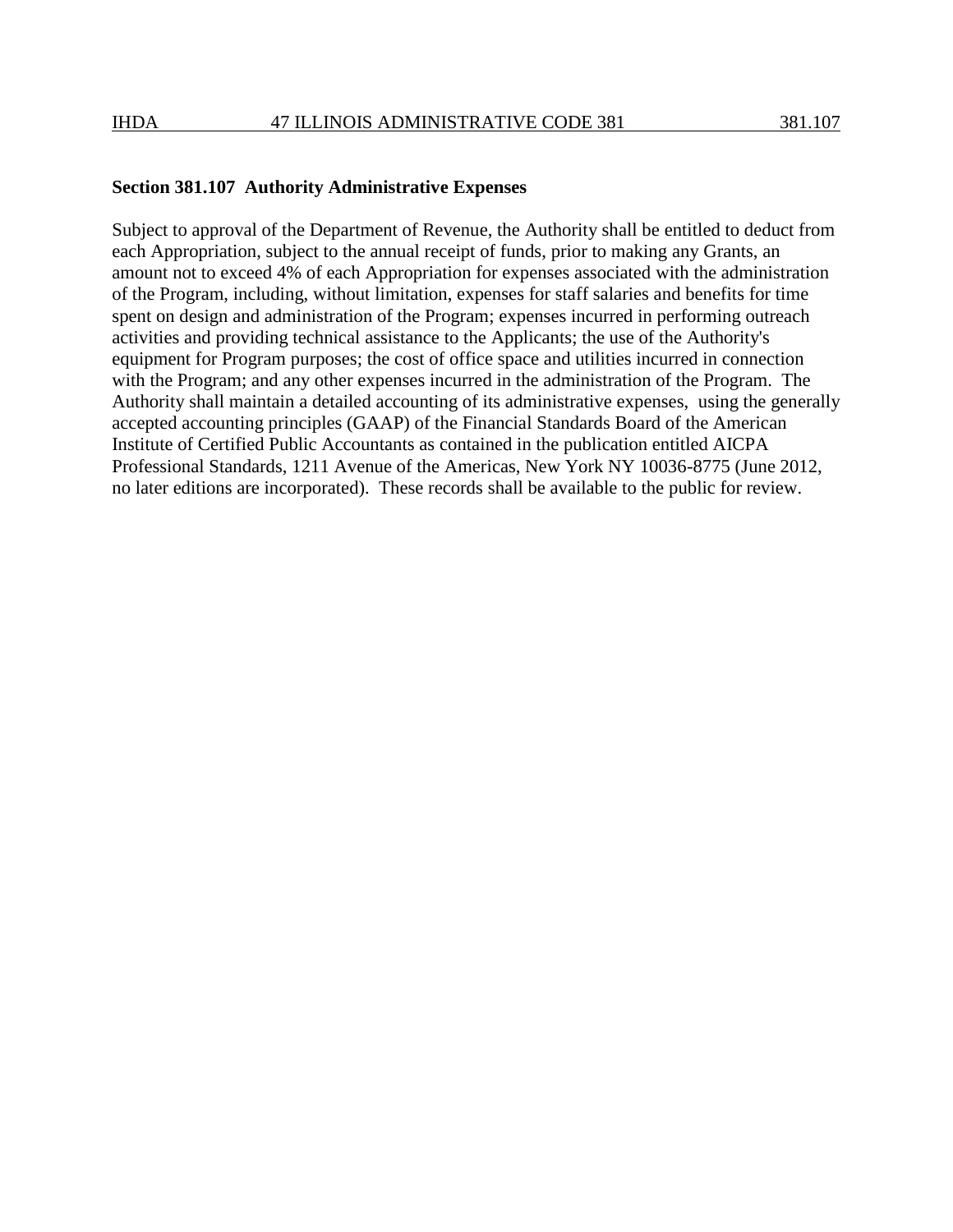### **Section 381.108 Amendment**

This Part may be supplemented amended or repealed by the Authority from time to time and in a manner consistent with the Illinois Administrative Procedure Act [5 ILCS 100], this Part, the Act, and other applicable laws. This Part shall not constitute or create any contractual rights.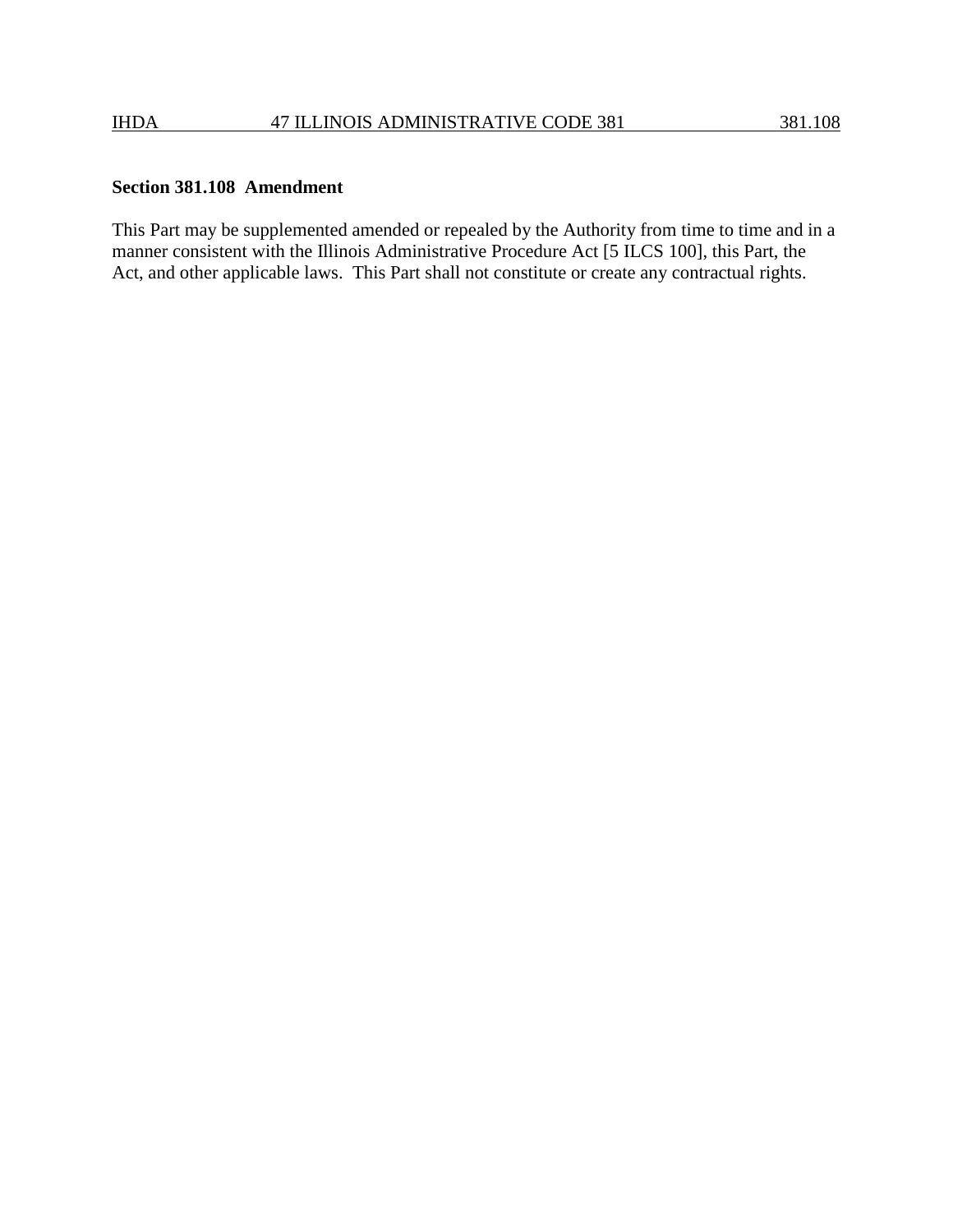### **Section 381.109 Severability**

If any clause, sentence, paragraph, subsection, Section or Subpart of this Part is adjudged by any court of competent jurisdiction to be invalid, that judgment shall not affect, impair or invalidate the remainder of this Part, but shall be confined in its operation to the clause, sentence, paragraph, subsection, Section or Subpart to which the judgment is rendered.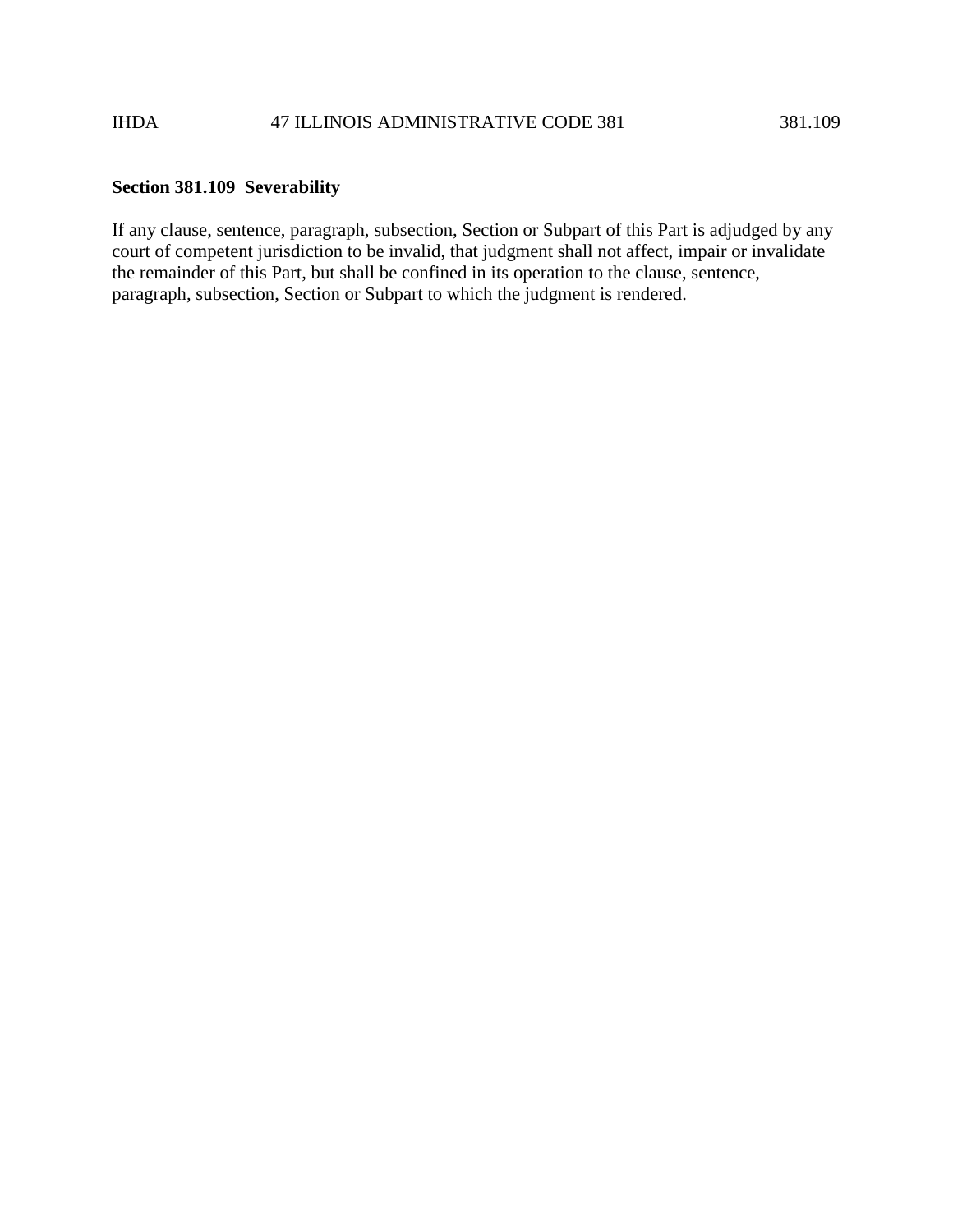### IHDA 47 ILLINOIS ADMINISTRATIVE CODE 381 381.110

## **Section 381.110 Gender and Number**

All terms used in any one gender or number shall be construed to include any other gender or number, as the context may require.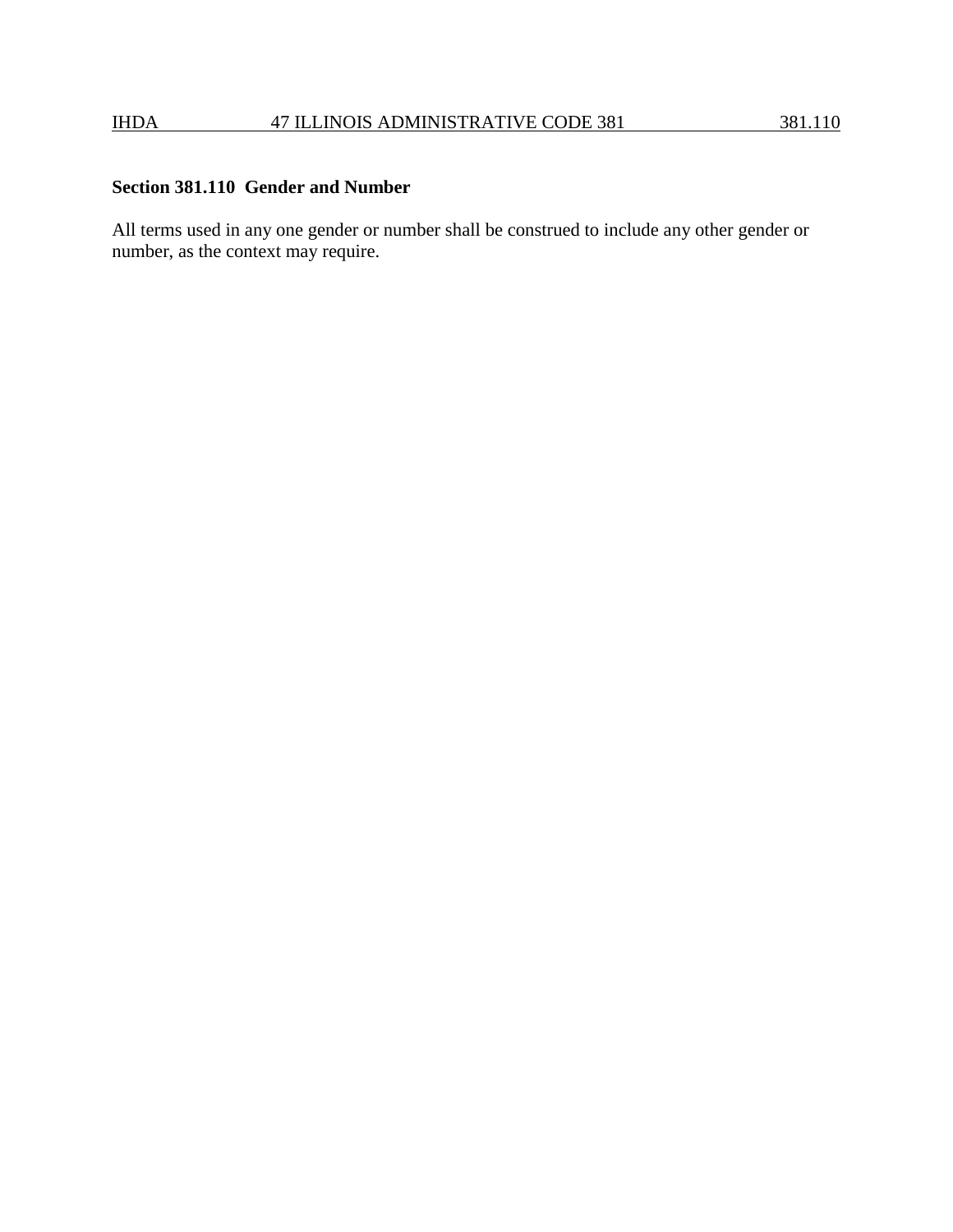### **Section 381.111 Non-Discrimination**

The Applicants shall comply with the applicable provisions of the Illinois Human Rights Act [775 ILCS 5] and the regulations promulgated under that Act, the federal Fair Housing Act (42) USC 3601), Section 504 of the Rehabilitation Act of 1973 (29 USC 794), the Illinois Environmental Barriers Act [410 ILCS 25], the Illinois Accessibility Code (71 Ill. Adm. Code 400), and all other applicable State and federal law concerning discrimination and fair housing.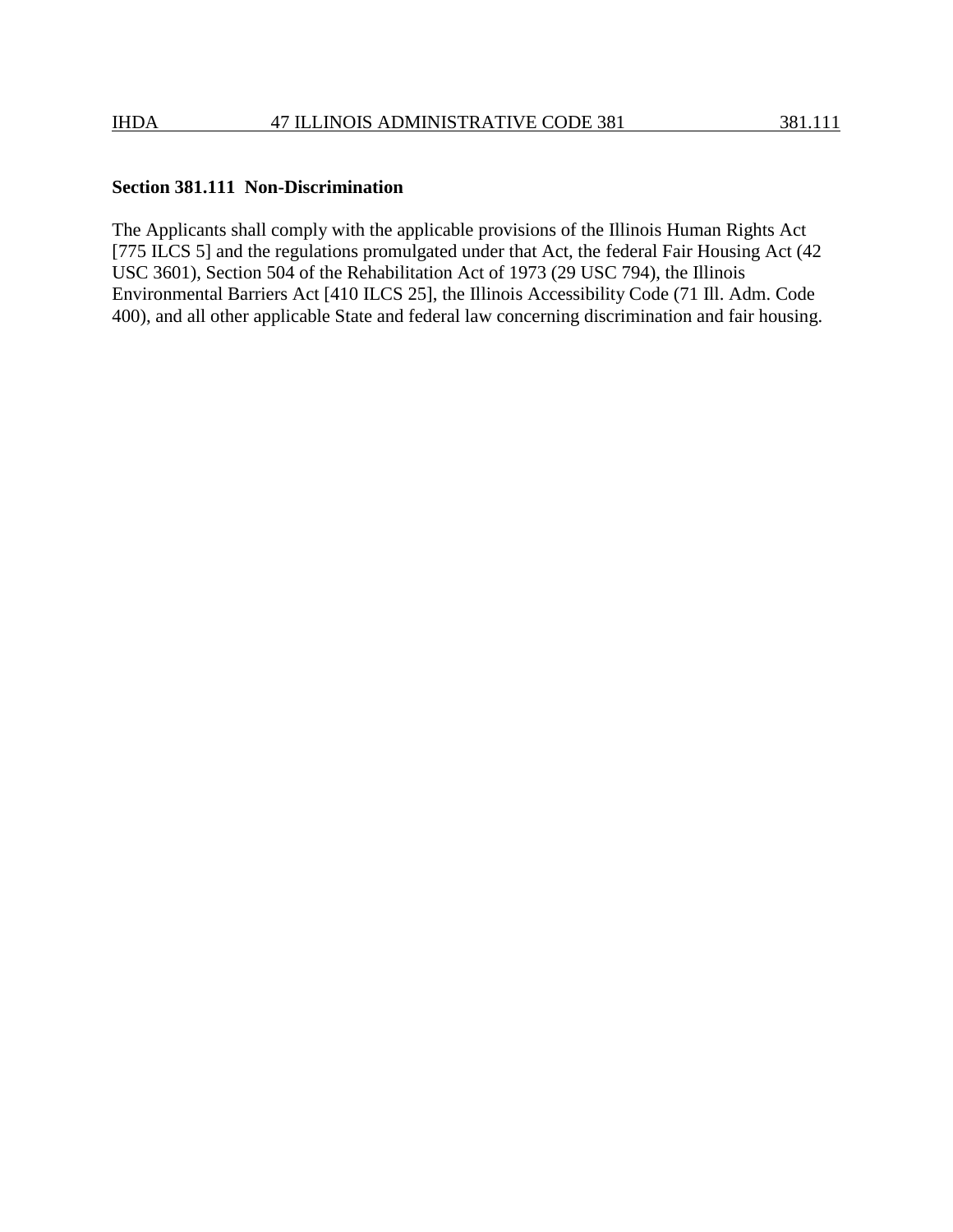# **Section 381.112 Titles and Captions**

Titles and captions of Subparts, Sections and subsections are used for convenience and reference and are not a part of the text.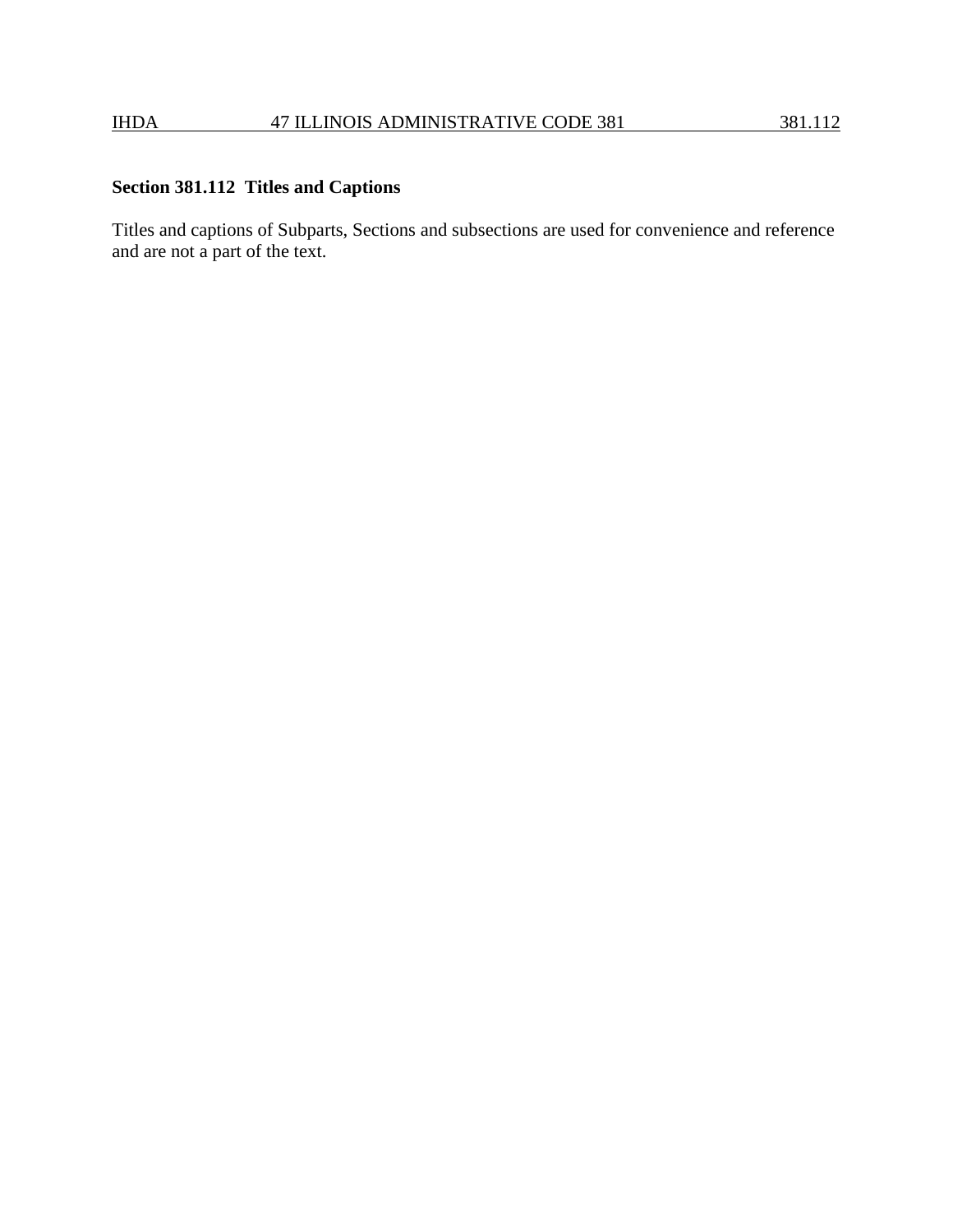### SUBPART B: GRANTS TO MUNICIPALITIES AND COUNTIES

#### **Section 381.201 Grants to Municipalities and Counties**

a) Distribution of Funds

Subject to the annual receipt of funds, the Authority shall first deduct the funds it requires to meet its administrative expenses as described in Section 381.107. It shall distribute the remainder of the funds among the 4 geographic set-asides as described in section (b).

- b) Geographic Set-Asides
	- 1) After distributing the amount necessary for the purposes of subsection (a), the Authority shall make Grants to municipalities and counties for use in connection with Abandoned Residential Property. The Applicants shall be divided into 4 geographic set-aside categories with the money divided as follows:
		- A) 30% of the moneys in the Fund that have been appropriated, subject to the annual receipt of funds, shall be used to make Grants to municipalities in the County of Cook (other than the City) and to the County of Cook.
		- B) 25% of the moneys in the Fund that have been appropriated, subject to the annual receipt of funds, shall be used to make Grants to the City of Chicago.
		- C) 30% of the moneys in the Fund that have been appropriated, subject to the annual receipt of funds, shall be used to make Grants to the municipalities in the Collar Counties and to the Collar Counties.
		- D) 15% of the moneys in the Fund that have been appropriated, subject to the annual receipt of funds, shall be used to make Grants to municipalities in the State (other than the municipalities in the County of Cook and the Collar Counties), and to the other counties in the State (other than the County of Cook and the Collar Counties).
	- 2) When the jurisdiction of a municipality is included within more than one of the geographic set-asides set forth in subsection  $(b)(1)$ , the Authority may elect to fully fund the Application from one of the relevant geographic areas.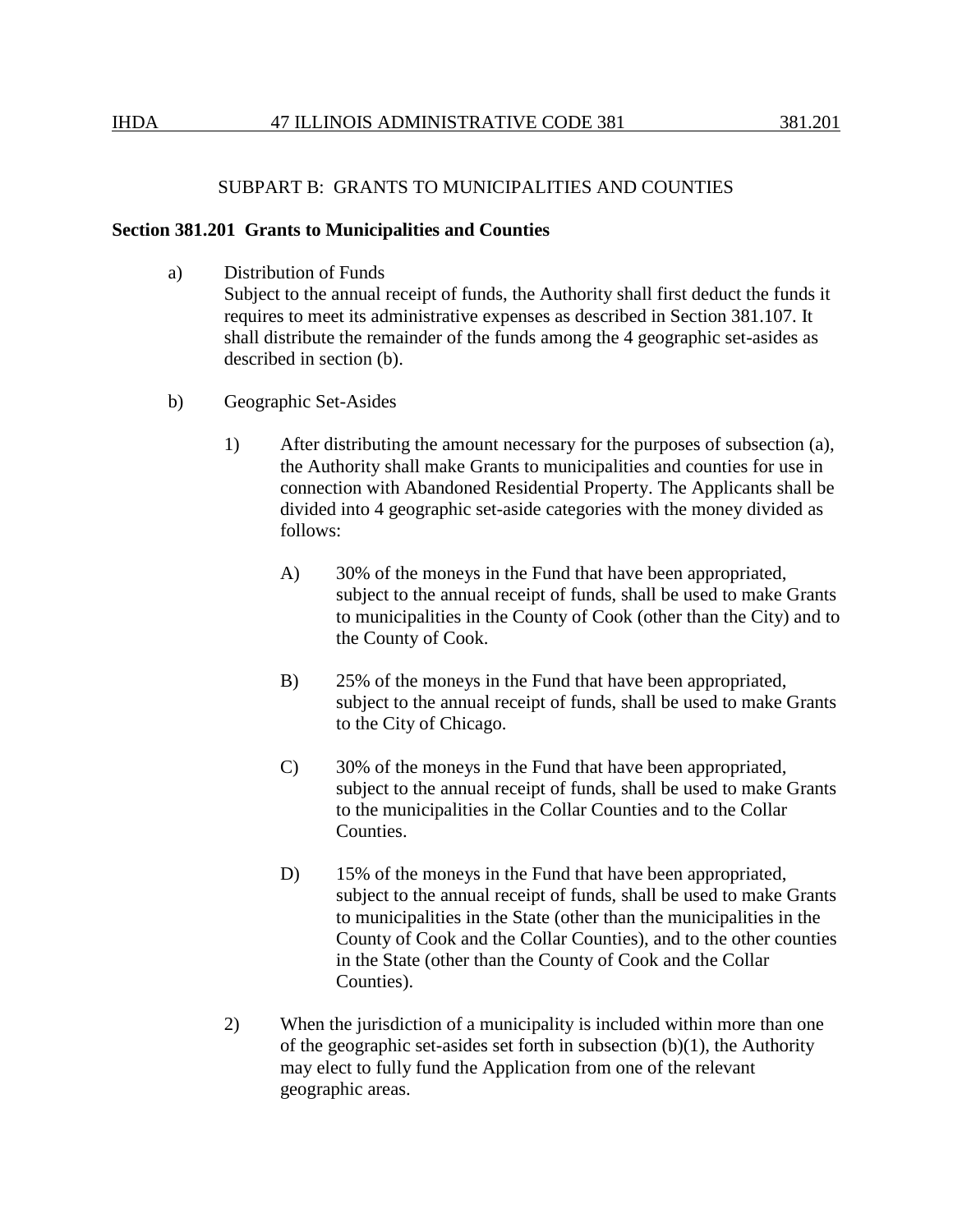- 3) *Grants distributed to the municipalities and counties* under subsection (b)(1)(D) *shall be based on areas of greatest need within these counties, which shall be determined, to the extent practicable, proportionately on the amount of fees paid to the respective clerks of the courts within these counties, and on any other factors that the Authority deems appropriate* [20 ILCS 3805/7.31(b)(4)]. The Authority will meet the statutory requirement to provide funding to areas of greatest need within this 96 county set-aside primarily through subsection  $(c)(1)(A)$  (Need). Instances in which it is impracticable to base Grant awards proportionately on the amount of fees paid to the respective clerks of the court include, but are not limited to: when no application is received within the county; when no application received in the county meets the minimum application requirements; when funding is unavailable due to inadequate receipts; and when the amount collected by a county is less than the cost to administer the Grant. Additionally, proportionate share funding may be impracticable when there are extraordinary circumstances warranting a larger Grant amount than the fees that have been remitted by that county. Extraordinary circumstances include such situation as: when an Applicant demonstrates exemplary capacity, need and impact; when there has been a natural disaster, a significant loss of employment, or other event generating extreme need within a county; and as demonstrated in the materials provided by the Applicant.
- c) Application Ranking
	- 1) The Authority will rank Applications against other Applications in the same geographic set-aside category based on the criteria in subsections  $(c)(1)(A)$  through  $(E)$ :
		- A) Need

Applicants should clearly demonstrate need within the jurisdiction. This demonstration may include, but is not limited to, the fees paid to the clerks of the court in the county, along with historical information on the financial burden that maintaining and demolishing abandoned residential properties has imposed on the Applicant. For the geographic set-aside referenced in subsection  $(b)(1)(D)$ , and when the Treasurer provides regular and reliable data to the Authority on receipts for each county, the Authority will consider the amount remitted from the clerk of the court in the Applicant's county, along with information provided by the Applicant, to determine which Applications demonstrate the greatest need for the Grant and therefore will receive the highest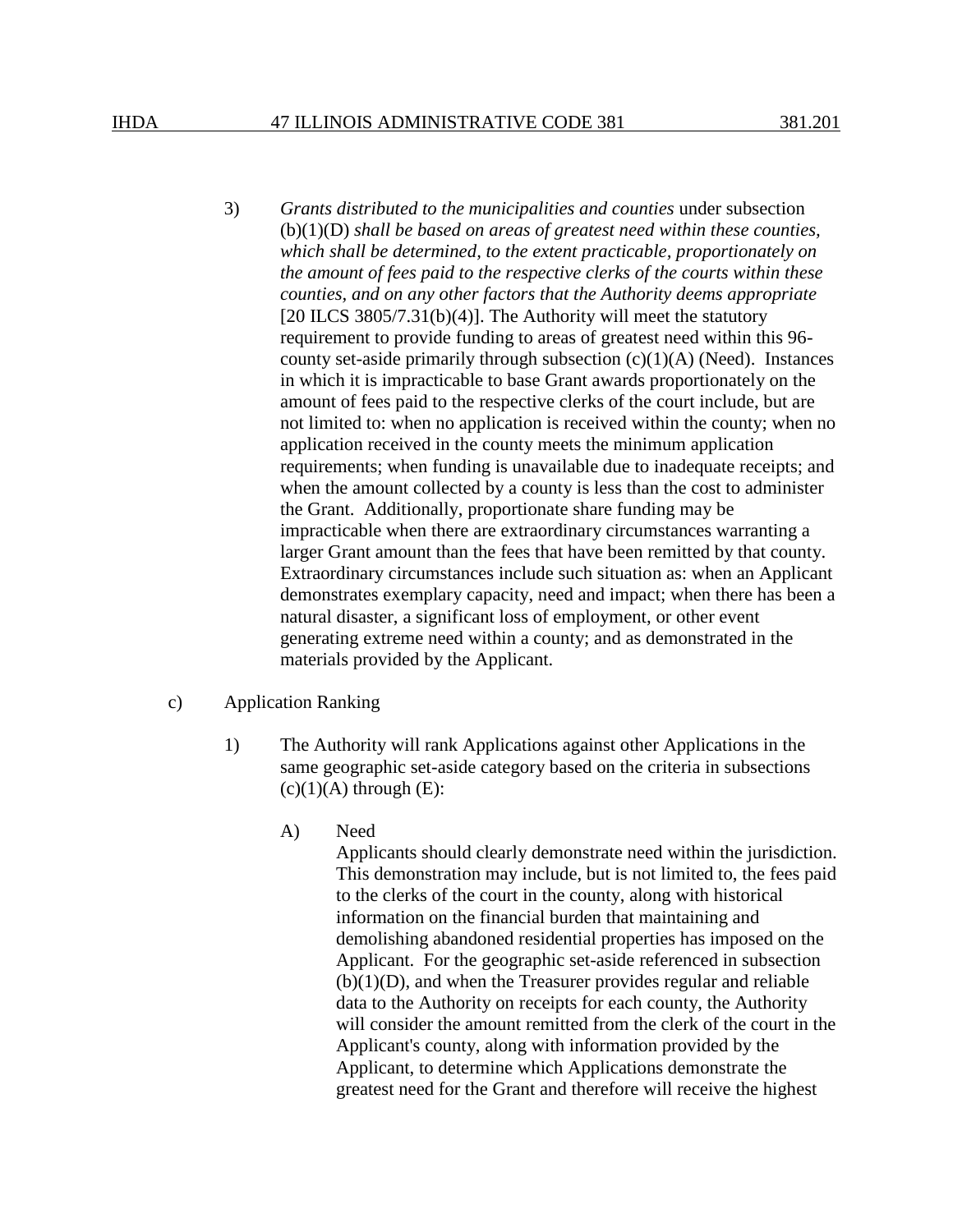score.

B) Capacity

Applicants should clearly demonstrate capacity to undertake the proposed activities. This demonstration may include, without limitation, evidence that the Applicant has administered similar grant programs.

- C) Impact Applicants should clearly demonstrate that the Grant will have a strong positive impact, whether upon the entire jurisdiction or an identified portion of the jurisdiction.
- D) Budget and Cost Reasonableness Applicants should provide an estimated budget and demonstrate a systematic, thorough and well-documented approach to ensuring that costs are reasonable, including any costs associated with third party vendors.
- E) Readiness to Proceed Applicants should clearly demonstrate a thorough, detailed and reasonable work plan for the expeditious completion of proposed reimbursable activities.
- 2) The Authority will equally weigh these criteria unless adjustment is necessary to further program requirements or legislative findings. In the event the Authority seeks to revise the weighting of these criteria, the Authority will propose amendments to this Part.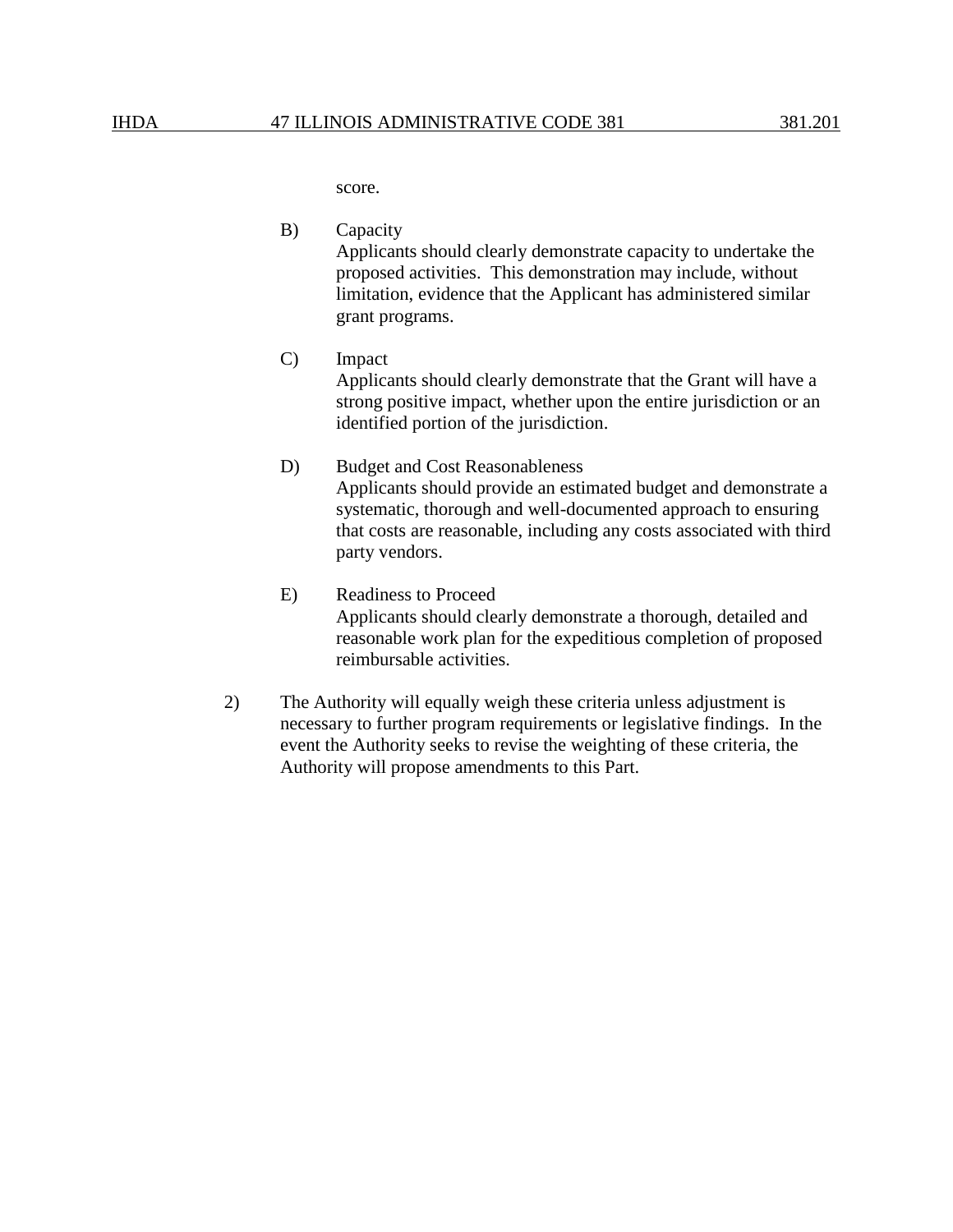#### **Section 381.202 Abandoned Residential Property**

Abandoned Residential Property shall mean residential real estate that:

- a) Either:
	- 1) Is not occupied by any mortgagor or lawful occupant as a principal residence; or
	- 2) Contains an incomplete structure if the real estate is zoned for residential development, when the structure is empty or otherwise uninhabited and is in need of maintenance, repair or securing; and
- b) With respect to which, either:
	- 1) Two or more of the following conditions are shown to exist:
		- A) Construction was initiated on the property and was discontinued prior to completion, leaving a building unsuitable for occupancy, and no construction has taken place in 6 months;
		- B) Multiple windows on the property are boarded up, closed off or smashed through, broken off or unhinged, or multiple window panes are broken and unrepaired;
		- C) Doors on the property are smashed through, broken off, unhinged or continuously unlocked;
		- D) The property has been stripped of copper or other materials, or interior fixtures to the property have been removed;
		- E) Gas, electrical or water services to the entire property have been terminated;
		- F) One or more written statements of the mortgagor or the mortgagor's personal representative or assigns, including documents of conveyance, indicate a clear intent to abandon the property;
		- G) Law enforcement officials have received at least one report of trespassing or vandalism or other illegal acts being committed at the property in the last 6 months;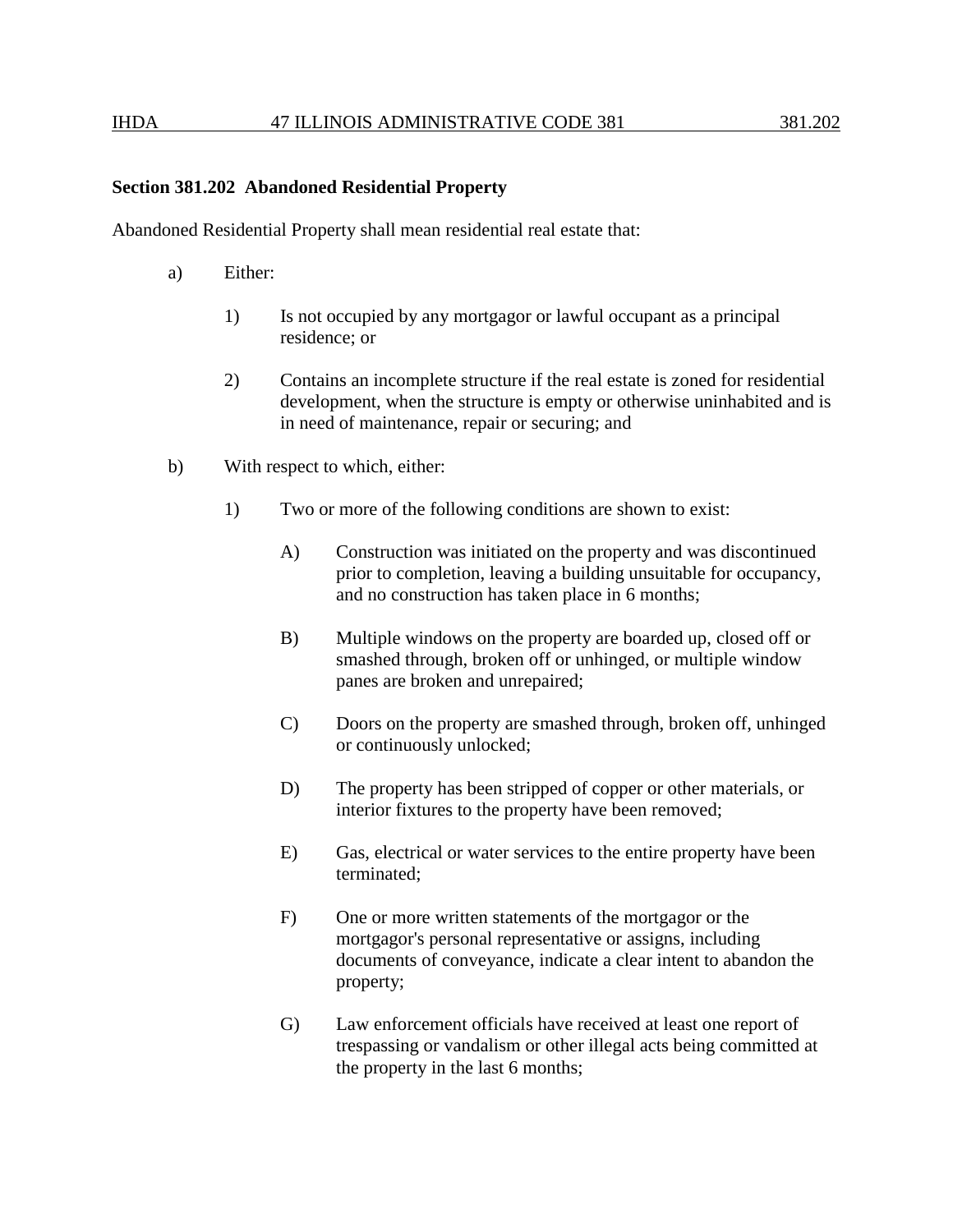- H) The property has been declared unfit for occupancy and ordered to remain vacant and unoccupied under an order issued by a municipal or county authority or a court of competent jurisdiction;
- I) The local police, fire or code enforcement authority has requested the owner or other interested or authorized party to secure or winterize the property due to the local authority declaring the property to be an imminent danger to the health, safety and welfare of the public;
- J) The property is open and unprotected and in reasonable danger of significant damage due to exposure to the elements, vandalism or freezing; or
- K) Other evidence indicates a clear intent to abandon the property; or
- 2) The real estate is zoned for residential development and is a vacant lot that is in need of maintenance, repair and securing.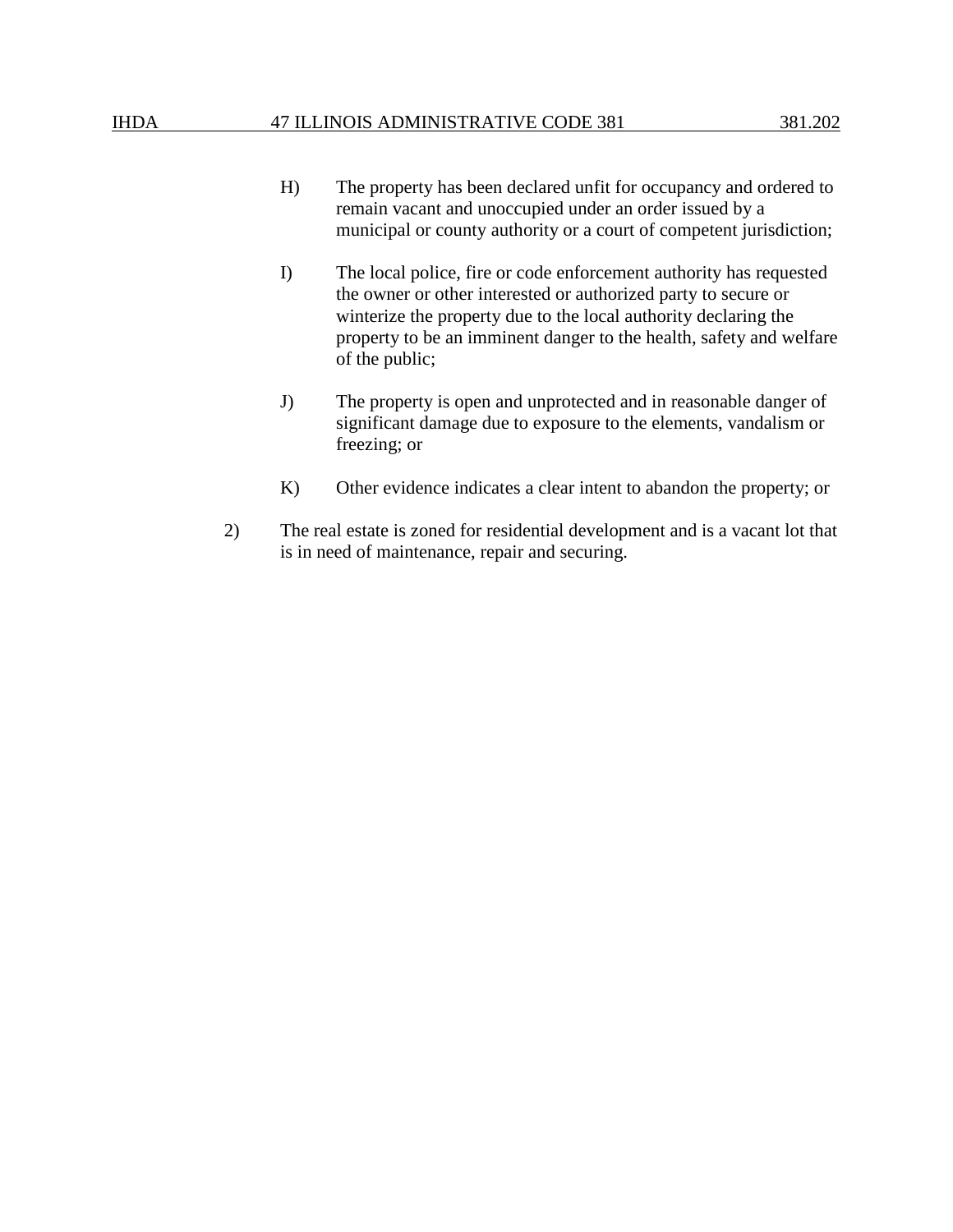### **Section 381.203 Eligible Uses of Grant Funds**

Eligible Uses of Grant Funds by Municipalities and Counties

Municipalities and counties shall use Grant funds in connection with Abandoned Residential Property as follows:

- a) cutting of neglected weeds or grass;
- b) trimming of trees or bushes and removal of nuisance bushes and trees;
- c) extermination of Pests or prevention of the ingress of Pests;
- d) removal of garbage, debris and graffiti;
- e) boarding up, closing off or locking windows or entrances or otherwise making the interior of a building inaccessible to the general public;
- f) surrounding part or all of an Abandoned Residential Property's underlying parcel with a fence or wall or otherwise making part or all of the Abandoned Residential Property's underlying parcel inaccessible to the general public;
- g) demolition of Abandoned Residential Property;
- h) rehabilitation of Abandoned Residential Property.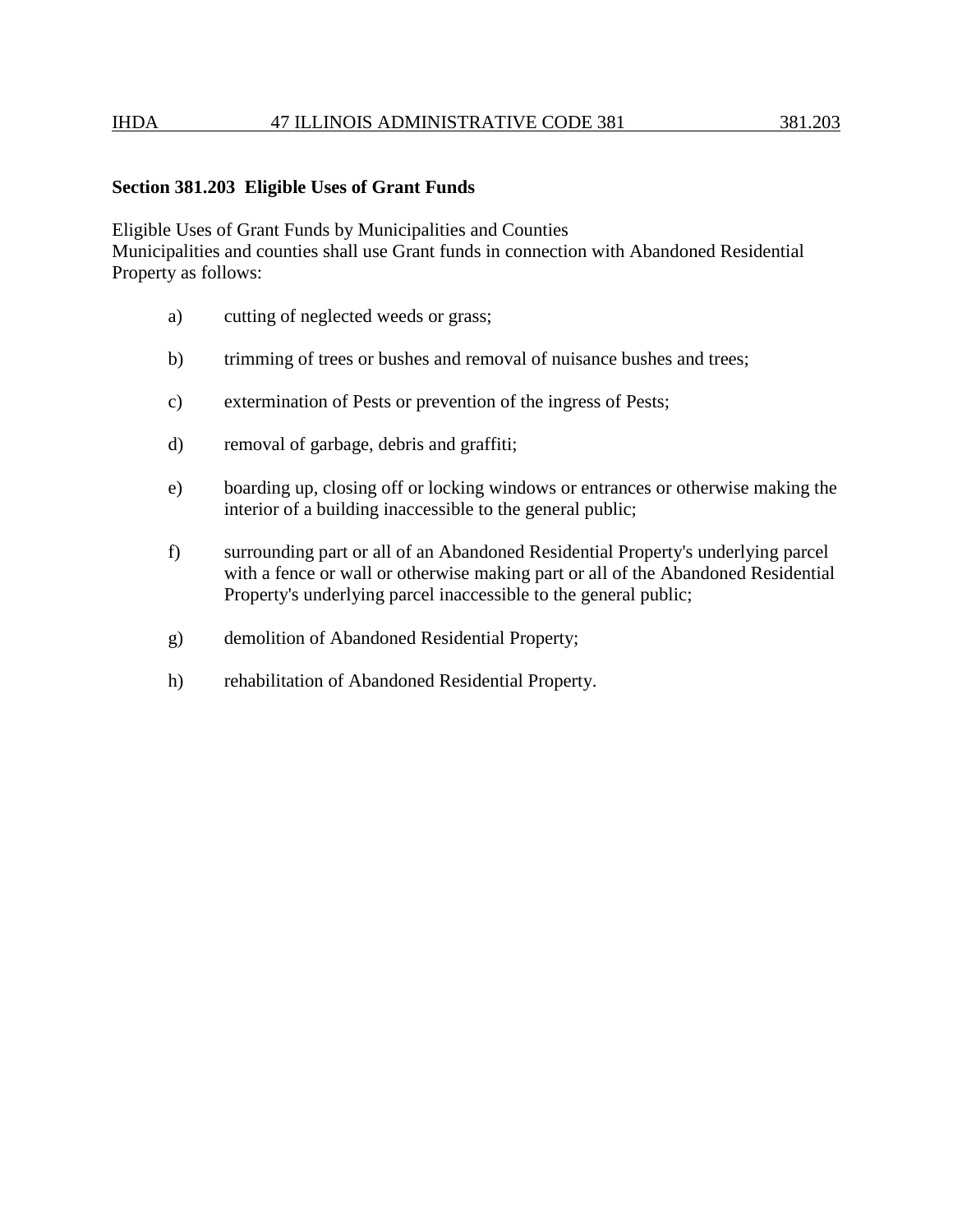# **Section 381.204 Application Cycle**

The Authority will supply interested Applicants with an Application. Applications under the Program will be accepted periodically until the Appropriation is disbursed.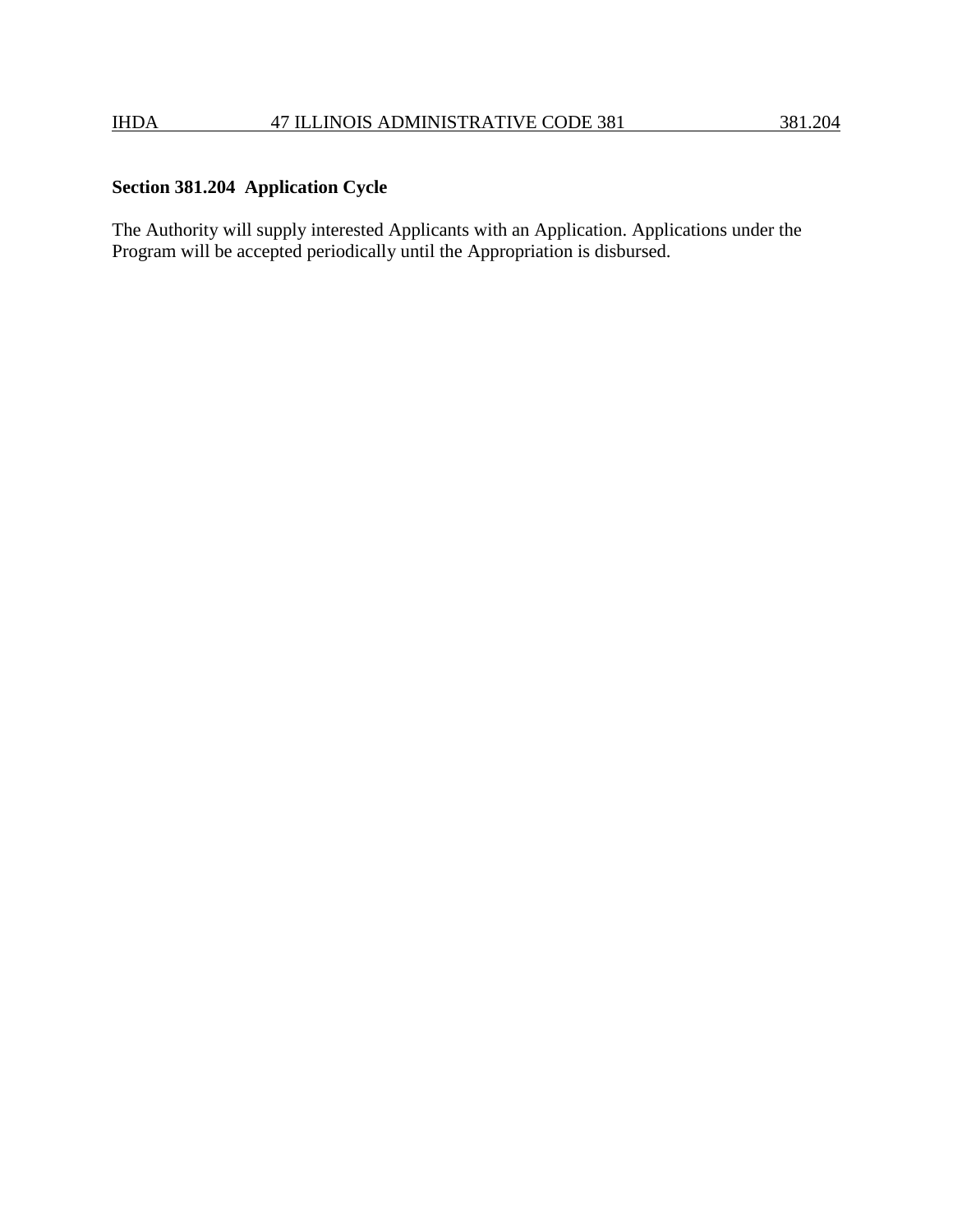#### IHDA 47 ILLINOIS ADMINISTRATIVE CODE 381 381.205

### **Section 381.205 Application Requirements**

Each Application shall include the information required by this Section and any additional information the Authority may require to promote the efficient administration of the Program.

- a) Qualifications. Each Applicant shall document qualifications to complete the Program activities. These qualifications shall without limitation include the following:
	- 1) The applicant is a county or municipality;
	- 2) The Applicant has the experience or expertise to manage the activities listed in Section 381.203 for which grant funds will be utilized;
	- 3) The Applicant has demonstrated its capacity for effective fiscal management. This is typically proven through a third-party audit; and
	- 4) The Applicant is willing and able to abide by all program requirements.
- b) Applicant's Capacity. Each Applicant shall document its capacity to administer Program funds for Eligible Uses.
- c) Activities to be Undertaken. Each Applicant shall list which Eligible Uses are to be undertaken with Program funds, including, without limitation, those activities outlined in Section 381.203.
- d) Time for Expending. Each Applicant shall include a budget and timeline schedule for performing the Eligible Uses of Program funds outlined in the Application.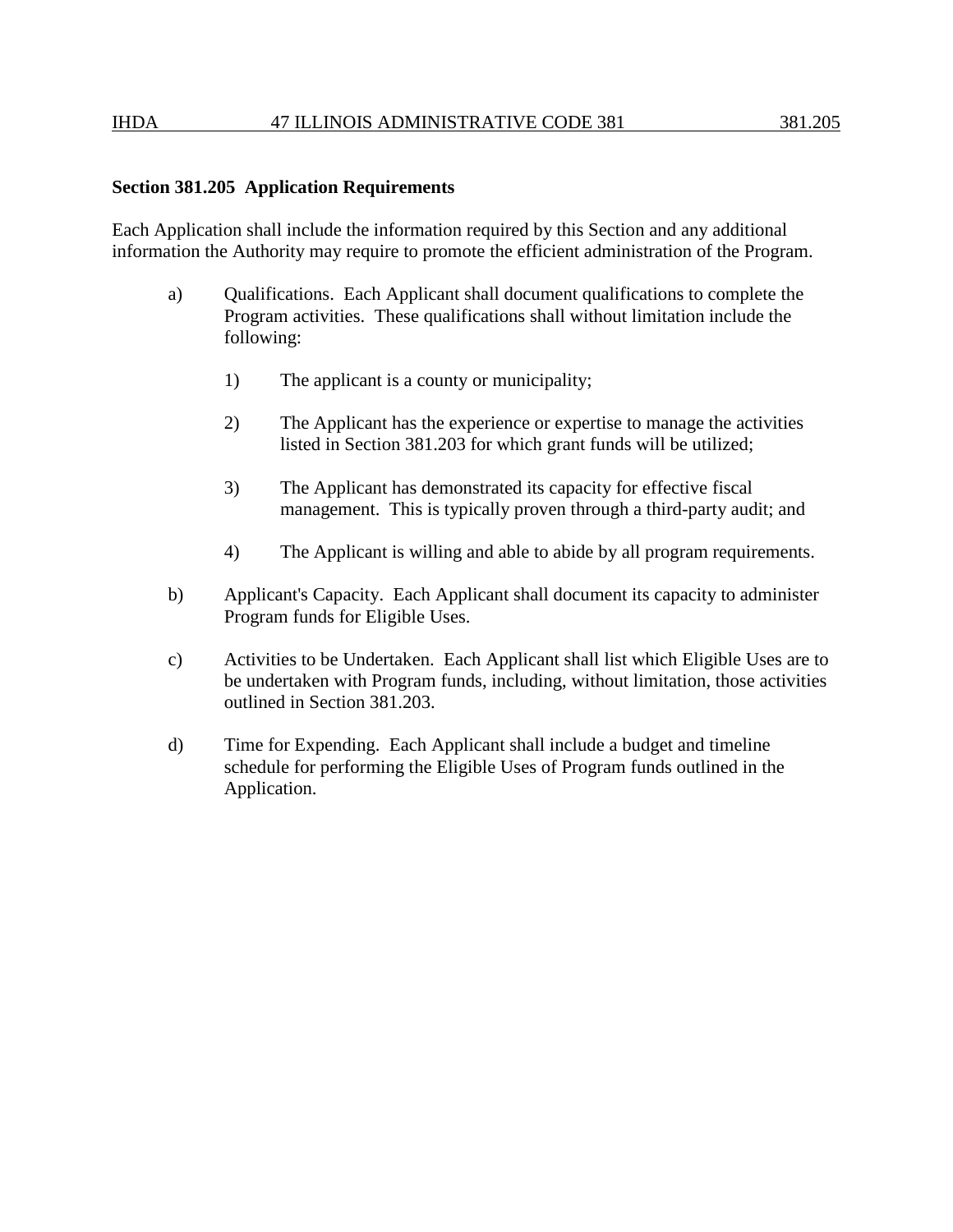#### **Section 381.206 Review of Applications**

- a) Application Screening. The Authority will review all Applications to confirm that all elements of the Application package have been addressed. Applicants will be notified of deficiencies in Applications and will be given the opportunity to correct non-material deficiencies. Non-material deficiencies are non-significant deficiencies that, by their existence, do not impact the Applicant's ability to meet the requirement of Section 381.205 and of this Section. Completed Applications will be reviewed and evaluated by Authority staff in accordance with subsections (b) through (e) of this Section.
- b) Basic Eligibility Evaluation. Each Application will be reviewed to assure that the Applicant is a municipality or county.
- c) Willingness to Perform. The Applicant must commit to remain ready, willing and able to expend Program funds for Eligible Uses in a timely manner.
- d) Costs. The Applicant must demonstrate that the costs identified in the Application are Eligible Uses under Section 381.203.
- e) Capacity. The Applicant must demonstrate that the proposed activities identified in the Application can be accomplished.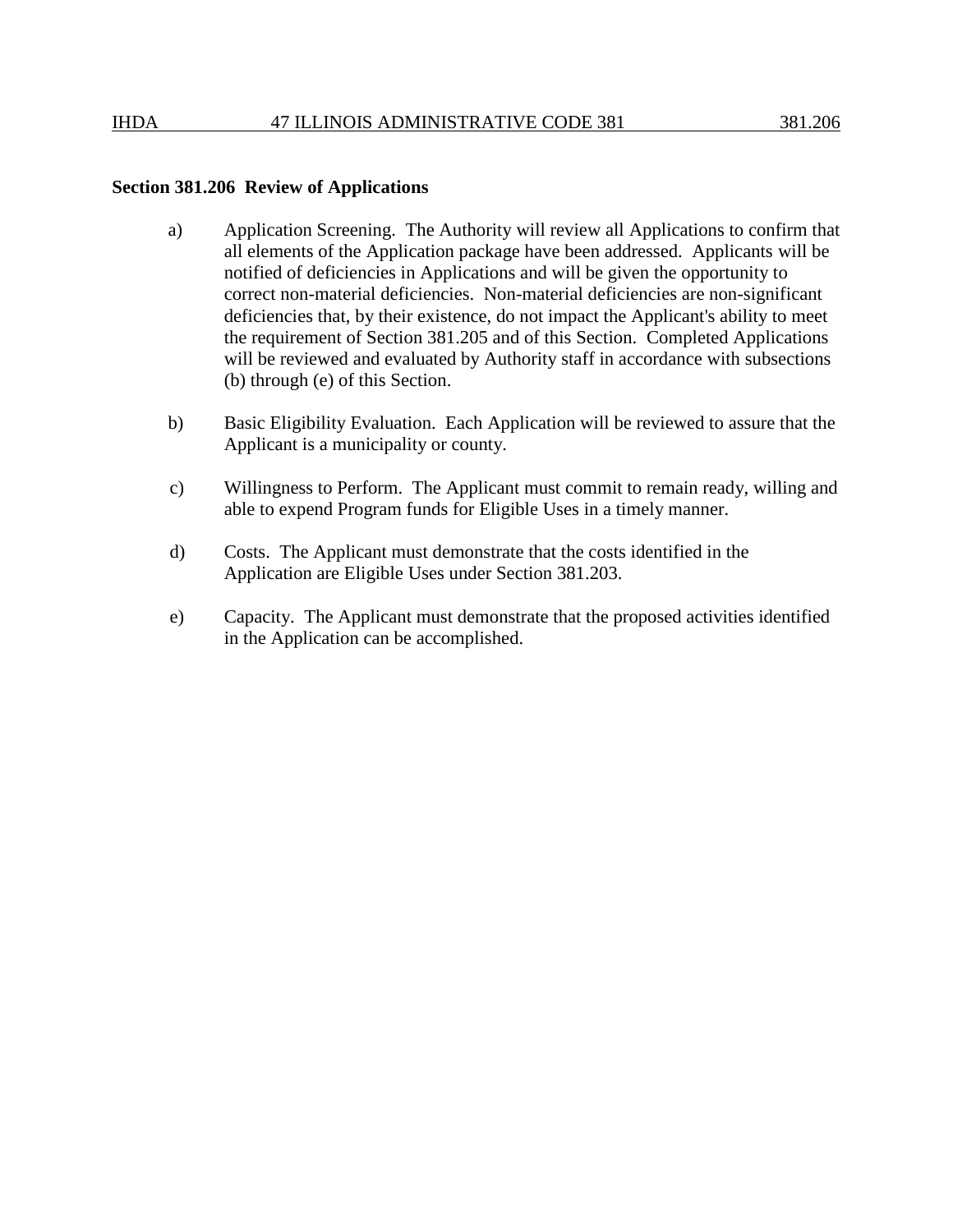#### **Section 381.207 Grant Administration**

- a) Commitment. If awarded Grant funds, a municipality or county shall enter into a Commitment with the Authority. The Grant may be less than the amount requested in the Application. The term of Commitment shall not exceed 2 years, subject to the availability of funds from an Appropriation.
- b) Record Retention. Each municipality and county shall maintain records in connection with the Grant under the Commitment for 5 years after the date of termination of the Commitment.
- c) Monitoring. The Authority, the Auditor General and the Attorney General shall have the right to monitor all municipality and county books and records relating to the Grant and the Program. Each municipality and county shall make all records relating to its Grant and the Program available for inspection, examination and copying by the Authority, the Auditor General and the Attorney General upon reasonable prior notice, as the Authority, the Auditor General or the Attorney General may reasonably require. The required documentation may include, but is in no way limited to, a copy of the municipality's or county's Application to the Authority; all records relating to the Eligible Uses of Grant funds under the Program, as set forth in Section 381.203; and any other documentation required by the Authority, the Auditor General and the Attorney General.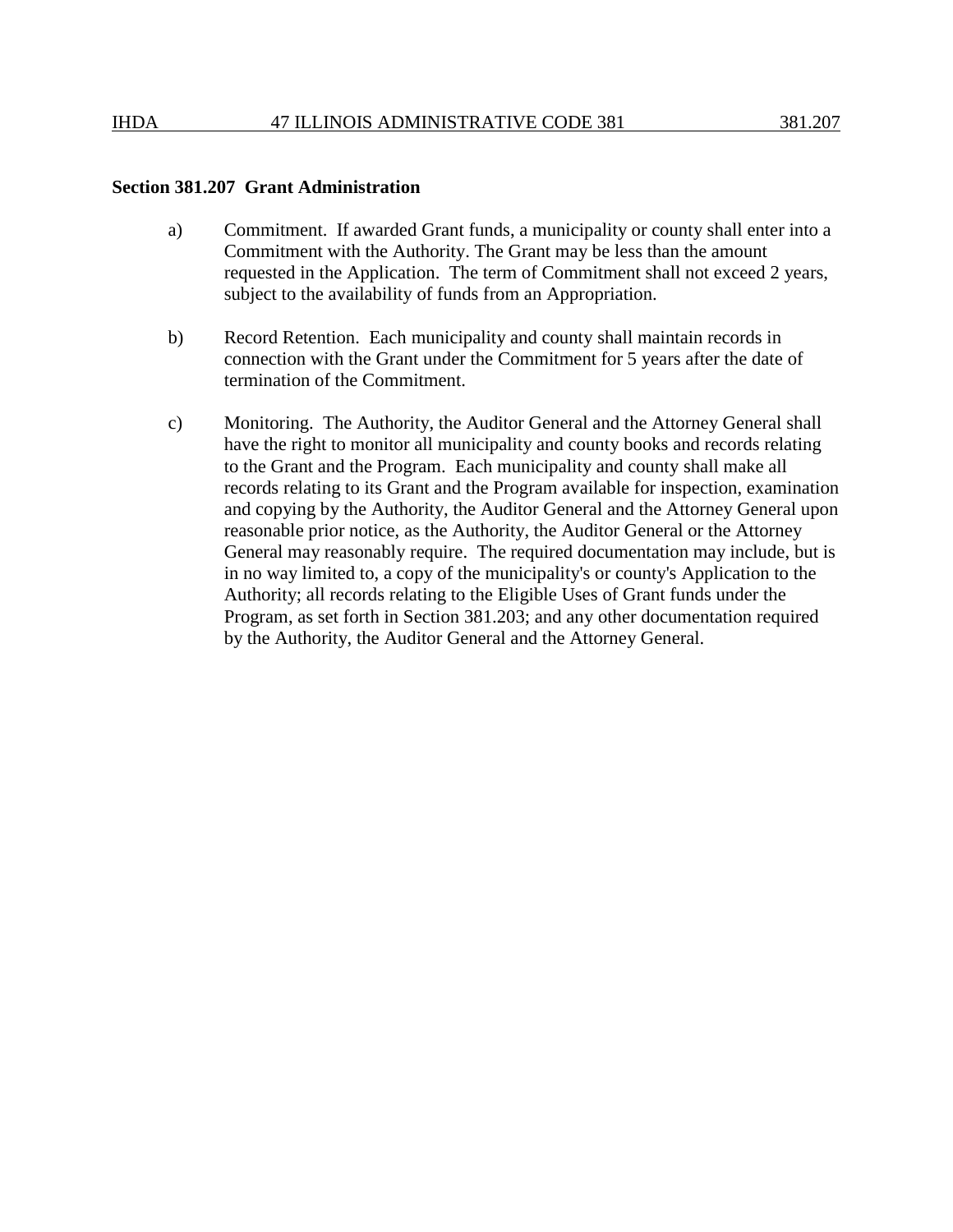### **Section 381.208 Funding of Grants**

Subject to the terms of the Commitment with the Authority and the related documents evidencing the grant, the Authority will provide funds to the awarded municipalities and counties when the Appropriation is made available and as set forth in Sections 381.201 and 203.